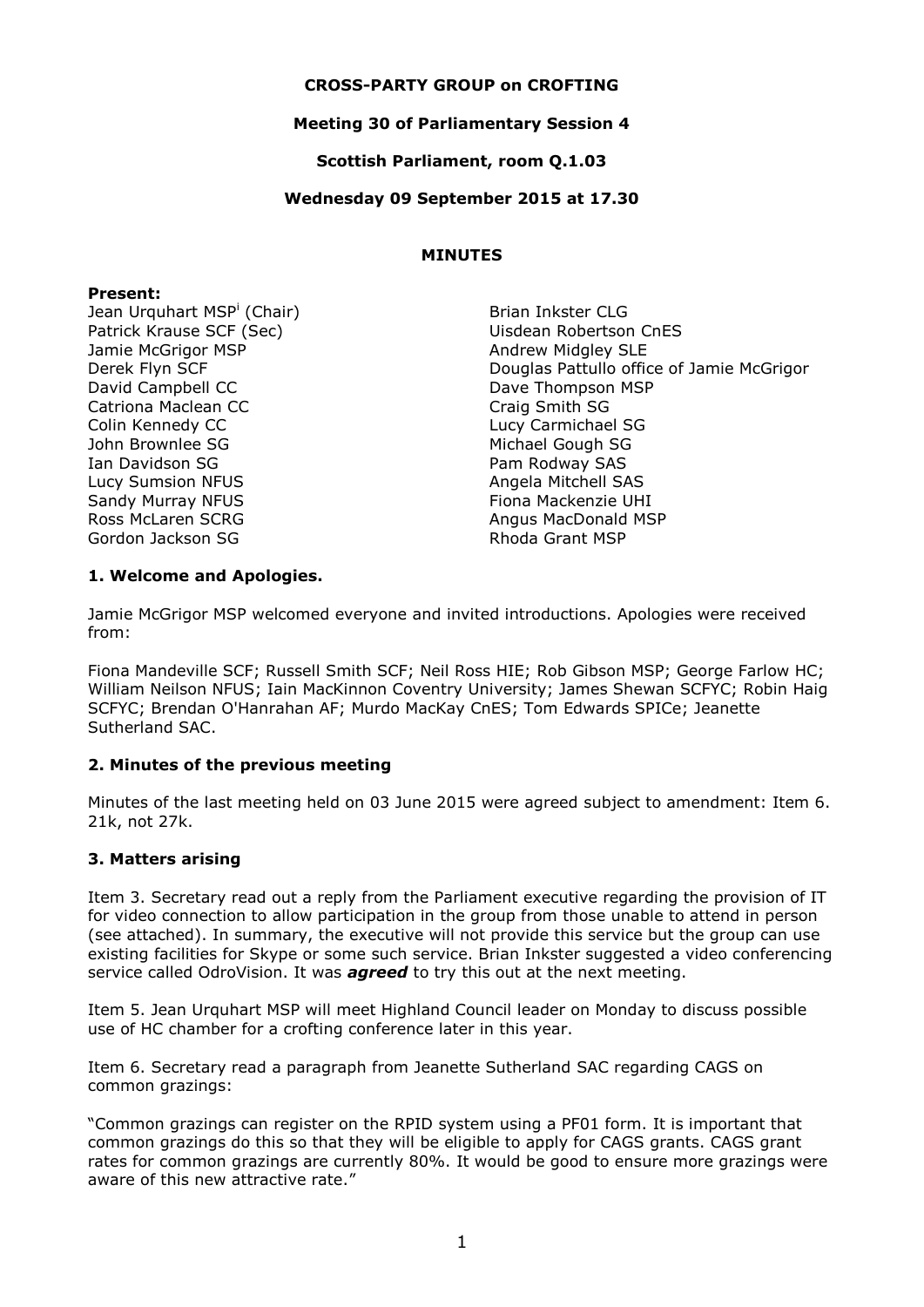# **4. Crofting Regulation**

The convener of the Crofting Commission, Colin Kennedy, outlined the suggested amendments to the commission's Policy Plan.

### *Discussion:*

Chair asked for a note of the talk given by Mr Kennedy to be circulated.

Has the CC got the legal power to revise the Policy Plan? The Crofting Act states that the CC has the power to amend the existing plan.

On the 4<sup>th</sup> September the draft revised plan went out to consultation with statutory consultees and was placed on the CC website inviting comments.

Will the revised plan have to go back to the minister for approval? Yes.

The 'duty to cultivate' is a new duty which crofters have and presents challenges in enforcement.

Absenteeism is based on address. Will this change?

No, the Act stipulates the definition of absentee but there is a change in approach. There will be a hierarchy in dealing with all the duties of crofters. CC will also be working with the SG to ensure that they, as landlords, should lead by example and ensure that their tenants comply with the duties in the Act.

4,500 letters have gone out to those who did not return the census or did not complete it. The letters say that the recipient is in breach of duties and that failure to complete the census is a criminal offense.

Some of these letters seem to not reflect a change in circumstances. Yes, with so many letters going out there is bound to be some that are incorrect particularly as circumstances on crofts can change at any time, but it seems to be in only a few cases.

It is a lot of letters – it is 25% of crofts (each croft got a census form). Yes, but we must remember that we have received many responses to that letter which have confirmed that the individuals are not in breach. We should not underestimate the task in hand, the CC originally issued over 18,000 letters, which represents the most significant update of the Register of Crofts in 60 years and the CC is having to deal with the 'tsunami of information' the census has generated. We are working through the changes but it will take some time to bring all the information up to date.

Does the CC have a response regarding the vote of no confidence in the former convenor? No, there was no vote of no confidence only a request by a majority of Commissioners, as per standing orders, for a meeting to be arranged to discuss the matter. The then Convener resigned before this meeting took place. The Board are of the view that the matter is now closed and wish to focus their energy on delivering the requirements of the Crofting Act which is the express will of Parliament.

What is being done about the fact that there was a leak to the press from a commissioner. which is a breach of the code of conduct?

While a newspaper claimed their was leak by a Commissioner, as Accountable Officer the CEO has carried out an internal investigation which found no evidence that any Commissioner had breached the code of conduct by leaking information on the matter to the press.

## *Action: CM to send a note of Colin Kennedy's presentation to secretary for circulation to the group.*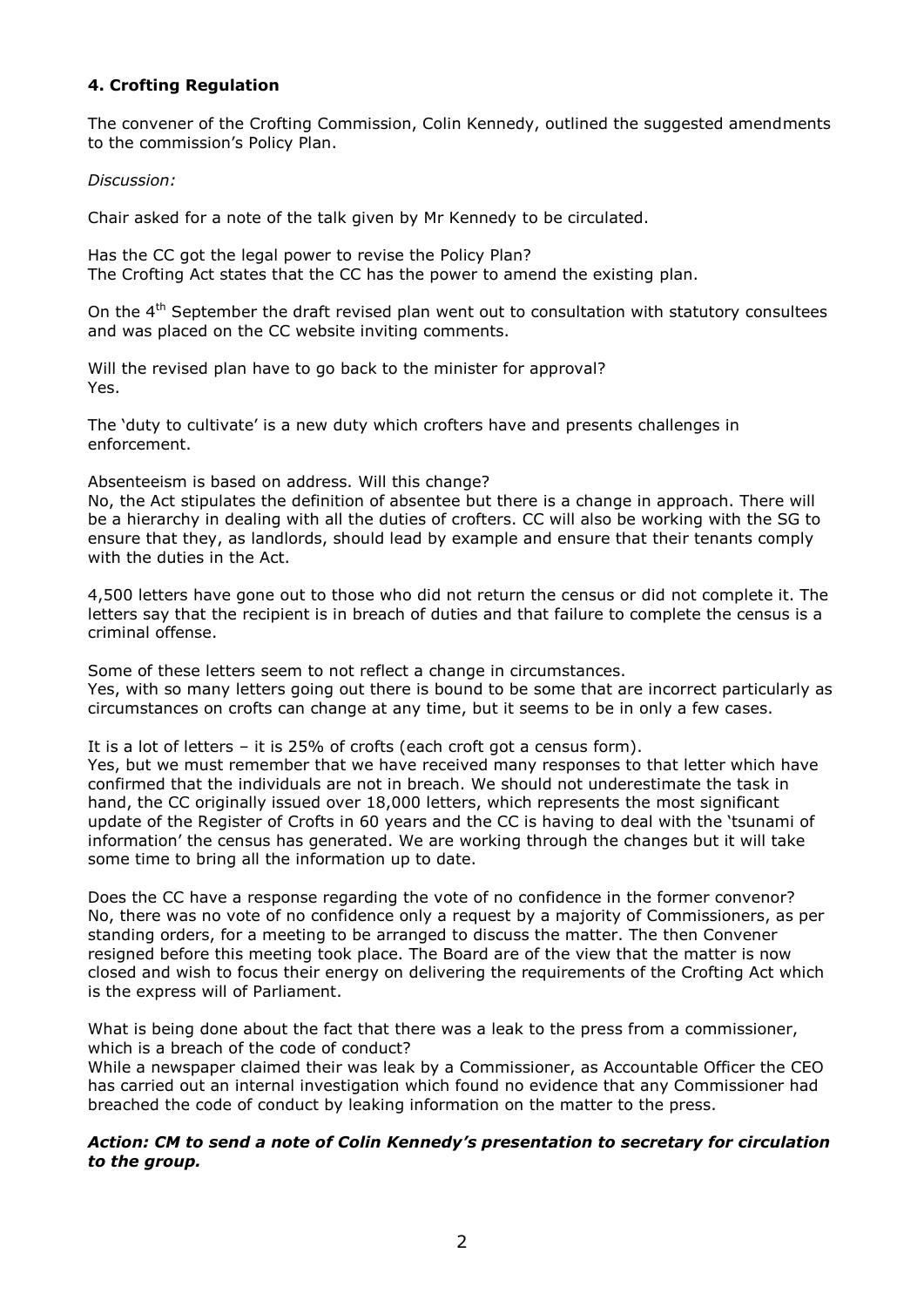## **5. Crofting Development**

*Crofting Connections.* The current phase ends at the end of November and a new phase is being developed. An evaluation has been carried out by the Glasgow School of Education, and was very positive. It concluded that this is a very useful project. The report will be on the SAS website soon.

The project hosted a 'Kenyan Connections' event this year, which linked schools in the Crofting Connections project with Kenyan schools in rural areas that have small-scale, subsistence holdings. 4 community representatives and 4 teachers came over from Kenya and at the end of September teachers from 4 crofting connections schools will go to Kenya.

In March 30 pupils attended the SCF 'Young Crofters 20:20' gathering and in June there was a Crofting Connections event in the Nicholson Institute in Stornoway.

Angela Mitchell was introduced as the head of SAS whilst Laura Stewart is on maternity leave.

*Scottish Government*. Lucy Carmichael was introduced as SG lead on crofting, having taken over from Richard Frew. The Croft House Grant Scheme (CHGS) consultation is with her. The analysis of the consultation responses was published on 3 August. The Scottish Government is considering stakeholders' points and expects to carry out a 'mini-consultation' to a few key consultees – SCF, NFUS, HIE and LAs that responded to the consultation. It is quite a tight timescale as the intention is to complete the revisions to the scheme before the end of this parliamentary session.

#### *Discussion:*

There is a lot of interest in what revisions are made to the croft housing scheme, especially concerning young crofters.

Will it account for inflation as the scheme has devalued considerably over the years? SG is looking at appropriate rates. The original consultation had inflation built in.

Had inflation from when? From the last review in 2004.

But that review didn't account for inflation from the previous period. When the scheme first started it could build a house. It comes nowhere near to building a house now, so it is only worth applying for if you have lots of capital. The consultation showed that many think the rates have to be much higher than the SG suggested rates. If it is too low it is only taken up by those who don't actually need it.

There are limited resources to fund this scheme so SG is looking at how to target it best. SG will welcome views in the mini-consultation.

It was a grant and loan scheme. Is a loan element being considered by SG? Just increasing the grant can simply put the price of bare-land crofts up. The young crofters made a point about needing a loan; commercial loans are very difficult to get on crofts.

Island-only higher rates are not acceptable as remote mainland areas are just as expensive to build in. For islands, why are commercial vehicles not simply given RET?

The consultation responses have been analysed and the mini-consultation is expected to address these specific issues.

The SGCSF met in a facilitated workshop last week to formulate a shared vision for crofting. An action plan is being developed, to be continued in the next meeting in November.

*Crofting Commission*. The CC is piloting a board mentoring scheme for young crofters, whereby they get to see how the board operates. It is being trialled with two YCs. They will benefit whether they are elected to the board or not.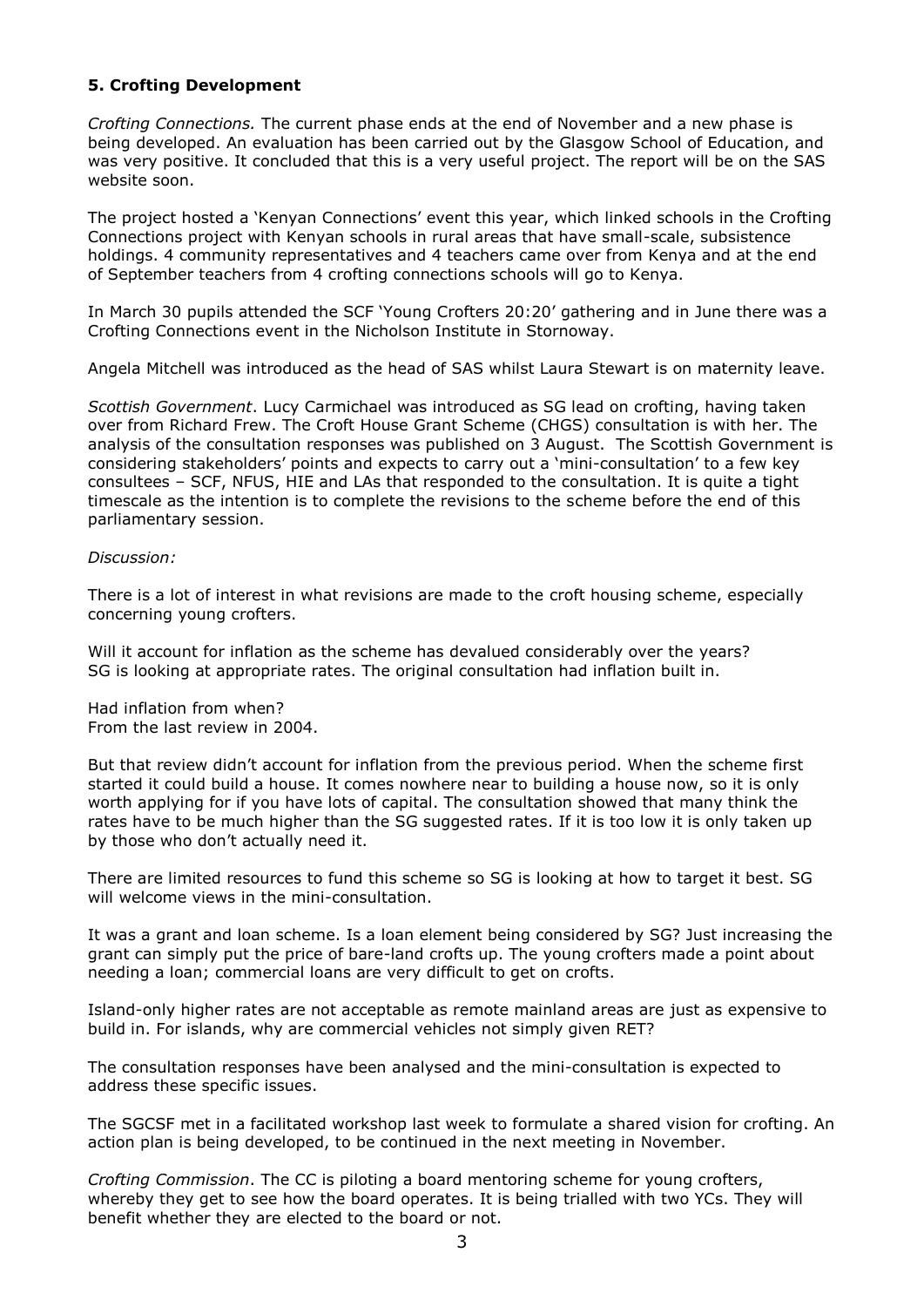CC is carrying out 'geopilots' with HIE, targeting a specific area and looking at croft, house and job, and ensuring all public sector organisations are working together. CC also working on joint croft forestry projects.

### *Discussion*:

Mentoring young folk; there was a Rural Leadership programme run in SE and HIE areas but HIE withdrew its funding so it is now just in the non-HIE rural areas. HIE say they are giving leadership training in other ways. This seems like a huge loss to the young folk in the Highlands and Islands – SE produce rural leaders and HIE don't.

## *Action: ask HIE to comment on this in the next meeting.*

## **6. CAP and Crofting**

Ian Davidson, SG, gave an update on CAP payments.

65% of Pillar 1 applications are on-line. The application deadline was extended to  $15<sup>th</sup>$  June due to IT problems, yet there were still late *paper* forms coming in. By 12<sup>th</sup> June deadline there were some 940 Pillar 2 Agri-env & Climate Scheme (AECS) applications and about 100 rejected. Applications for the sheep voluntary coupled support closes on 16<sup>th</sup> October. SG will write to all potential holders. 80% of grazing needs to be Region3 in order to be eligible for the sheep VCS scheme.

### *Disussion:*

How do people know what region their land is? SG gives indicative regions and holders can accept this or apply for a review.

Many people don't know what to do with their hogs. Gathering has not taken place yet. Wintering is very expensive and this year will be particularly so due to the weather and lack of forage. Have SG consulted with crofters and hill farmers about 16<sup>th</sup> October? SG – for most people  $16<sup>th</sup>$  October is acceptable. No, it will be very difficult for most.

Some people have never received a letter giving an indicative region.

Most extra applications are likely to be for R1 land. Why is there no activity requirement for R1, yet there is is for R2 and R3? Yes, that is correct, there is no activity requirement for R1.

If more people keep sheep to use the VCS scheme will the rate per hog drop? Yes.

There is an issue with SG averaging on common grazings; active crofters are being penalised for in-active share-holders. If averaged they drop below minimum activity even though they are using their full share and souming.

SG are looking at this; the problem seems to be mainly in Skye. Non-active will not get paid; that is the basic rule. Calculations are done on the majority of the shares claimed, this determines whether a Common Grazing is allocated to R2 or R3. It is done on Field Identifiers – many common grazings fall wholly within one land parcel.

Areas of Natural Constraint scheme (ANC), to replace LFASS, will come in 2018. This is being looked at by the ANC stakeholder group. It will be important to look at impact on common grazings.

Will SG gather data to look at the impact of regionalisation on common grazings? There will be confirmation of regions and what the impact is. Once the decision is made regarding regions there is no appeal.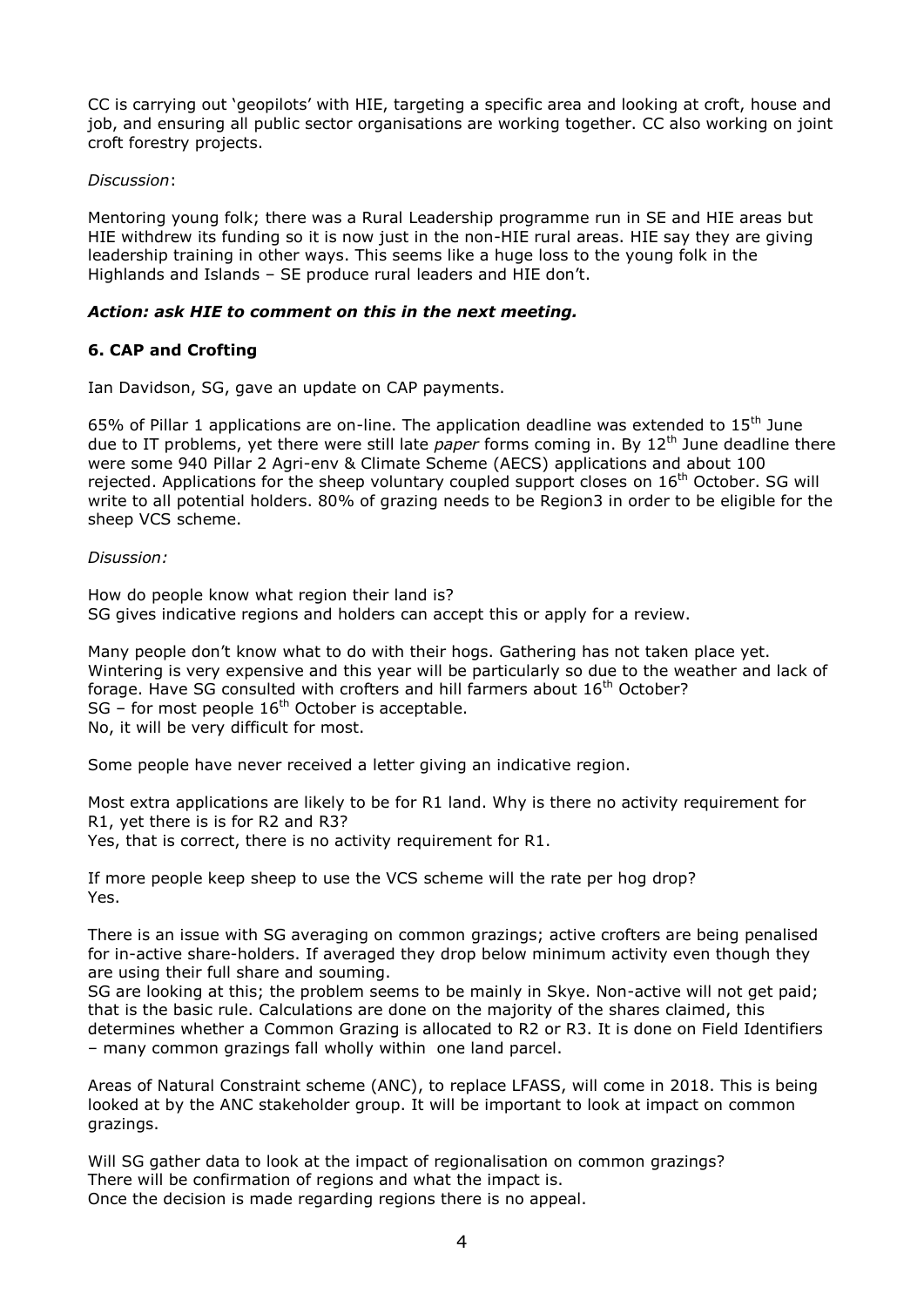Next year there will be a glut of gimmers so the price will drop. It is up to producers to make business decisions.

But decisions are forced by subsidies, which are controlled by SG.

It has to be remembered that 3 regions and VCS was lobbied for tooth and nail by NFUS.

There will be an agri-environment co-operation scheme to encourage people to work together launching end of September with £10M.

Uptake on CAGS is slow.

There have been complaints to CC that their applications for CAGS have been refused. SG needs to look at individual cases.

Invitation for Tender for the advisory services was issued last week, with close for tender applications  $30<sup>th</sup>$  October. There is no ring-fencing of advisory budget for crofting.

*Weather Impact*. Cold and wet weather in the North and West delayed animals getting out and have reduced grass growth impacting on animal weights, condition and how much silage and hay is being cropped. It is expected that the impact will really be felt later in the year when decisions have to made regarding how many breeding animals to keep for over-wintering. SG is monitoring the situation and has made a donation of £50k to RSABI to help with severe cases of hardship. RSBI have added money and are helping with provision of straw in Orkney – which had its highest rainfall for 100 years.

### *Action: GJ to signpost group to information on tendering for advisory services.*

### **7. Crofting Law**

The minister's letter regarding SG action on 'The Sump' could have been written the day after the stakeholder group (CLSG) presented the findings in December 2014; it doesn't take us any further. The issues regarding succession and permanent improvements are straightforward and could be a start at addressing the list.

In her letter the minister says she is waiting for the SGCSG 'vision for crofting'. What has this to do with The Sump? SG simply needs to lay out a plan of action on how it intends to address the list of legal anomalies in The Sump.

The CLG have put its annual conference on hold waiting for a ministerial response and SG plan of action. The minister's response now does not take this forward and the conference is late; SG knew that CLG has been waiting. SG should lay out a timetable of action (ref. Brian Inkster's letter to the CPGoC).

SG cannot have a prescriptive timescale; we are approaching the end of the Parliamentary Session.

A committee could be set up to take, succession for example, forward.

SG thinks there is a range of succession issues, some of which as yet unidentified in The Sump; the minister therefore needs more information.

But the CLSG suggested expert committees back in November 2014. The minister's letter does not even mention them.

SG and the minister need some time. We understand the frustration. Some of the crofting issues, such as succession, could potentially be looked at with wider policy issues.

No, crofting succession is particular to crofting law. It is highly unusual and does not pertain to wider Scots Law. It needs an expert group to look at this. The sooner, the better. Does CLG hold its conference which simply ignores The Sump? It is not possible to ignore it. CLG can hold its conference in February and will invite the political parties each to comment on The Sump and how they will address the issues should they come into power.